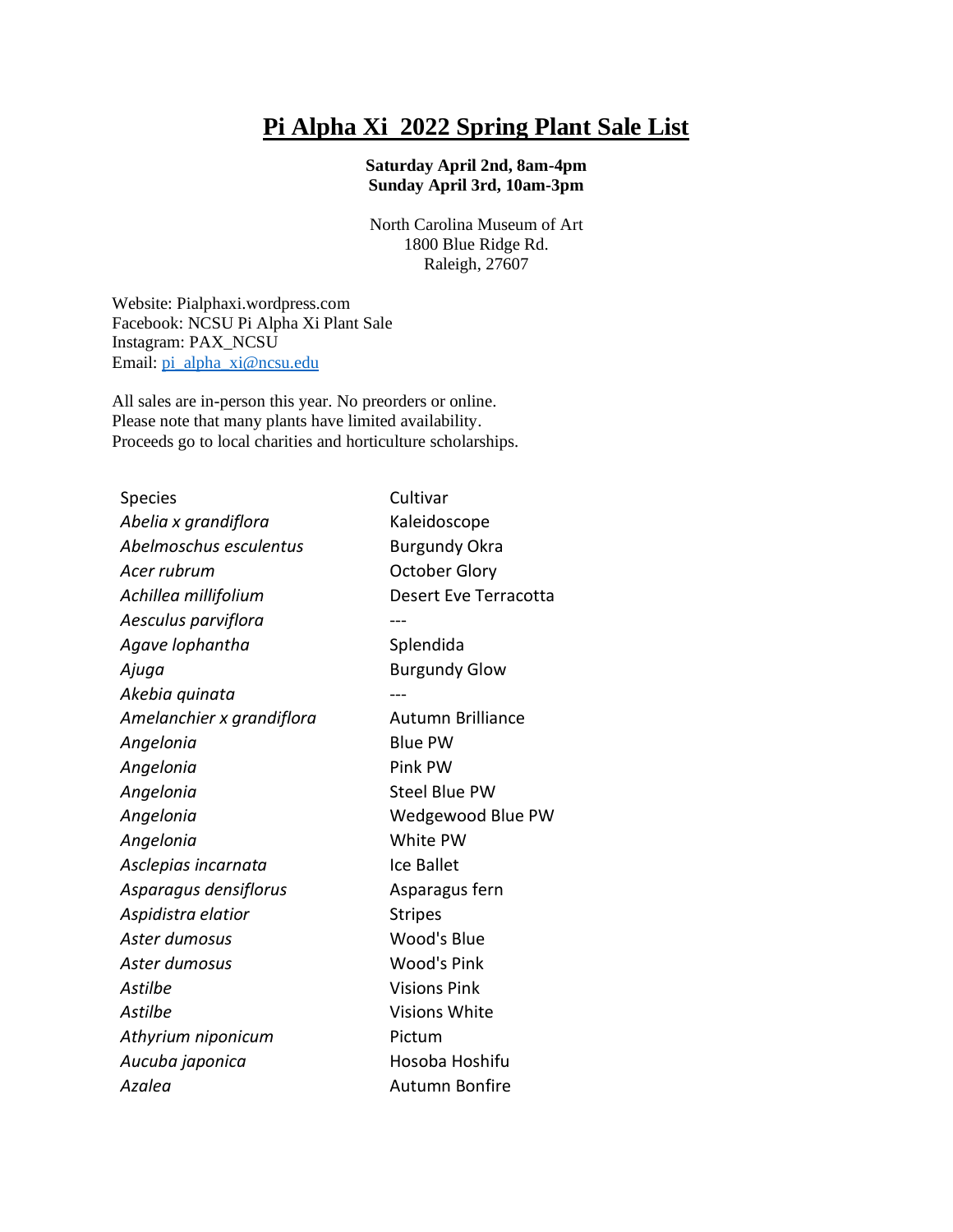*Azalea* Autumn Coral *Azalea* Autumn Starburst *Azalea* Hardy Gardenia *Baptisia australis* --- **Begonia Angel Wing Sinbad Begonia Dragonwing Pink Begonia Edinburgh Begonia Midnight Twist** *Begonia* Olympia Rose **Begonia Contract Contract Contract Contract Contract Contract Contract Contract Contract Contract Contract Contract Contract Contract Contract Contract Contract Contract Contract Contract Contract Contract Contract Cont Buddleia** Pink Micro Chip *Buddleia* Pugster Amethyst *Buddleia* Pugster Blue **Buddleia Pugster White Buxus microphylla** Baby Gem *Caesalpinia pulcherrima* Pride of Barbados *Caladium* Rosebud **Calibrachoa Evening Star** *Calibrachoa* Holy Cow *Calibrachoa* Honeyberry PW *Calibrachoa* Pink PW *Calibrachoa* Tropical Sunrise PW *Calibrachoa* White PW *Calibrachoa* Yellow PW **Calla Lilies Morning Sun** *Calla Lilies* Peter **Calla Lilies** Snow Storm *Camellia japonica* JC Raulston *Camellia sasanqua* Kanjiro *Canna* Cannova Mango **Canna** Cannova Orange **Canna** Cannova Orange Shades *Canna* Cannova Scarlet *Canna* Cannova Yellow **Canna Canna Bengal Tiger** *Capsicum annuum* Canary Belle *Capsicum annuum* Cardinal Hybrid *Capsicum annuum* Cayenne Long Slim Red *Capsicum annuum* Early Jalepeno **Carex flacca Blue Zinger** *Carex oshimensis EverColor®* Evergold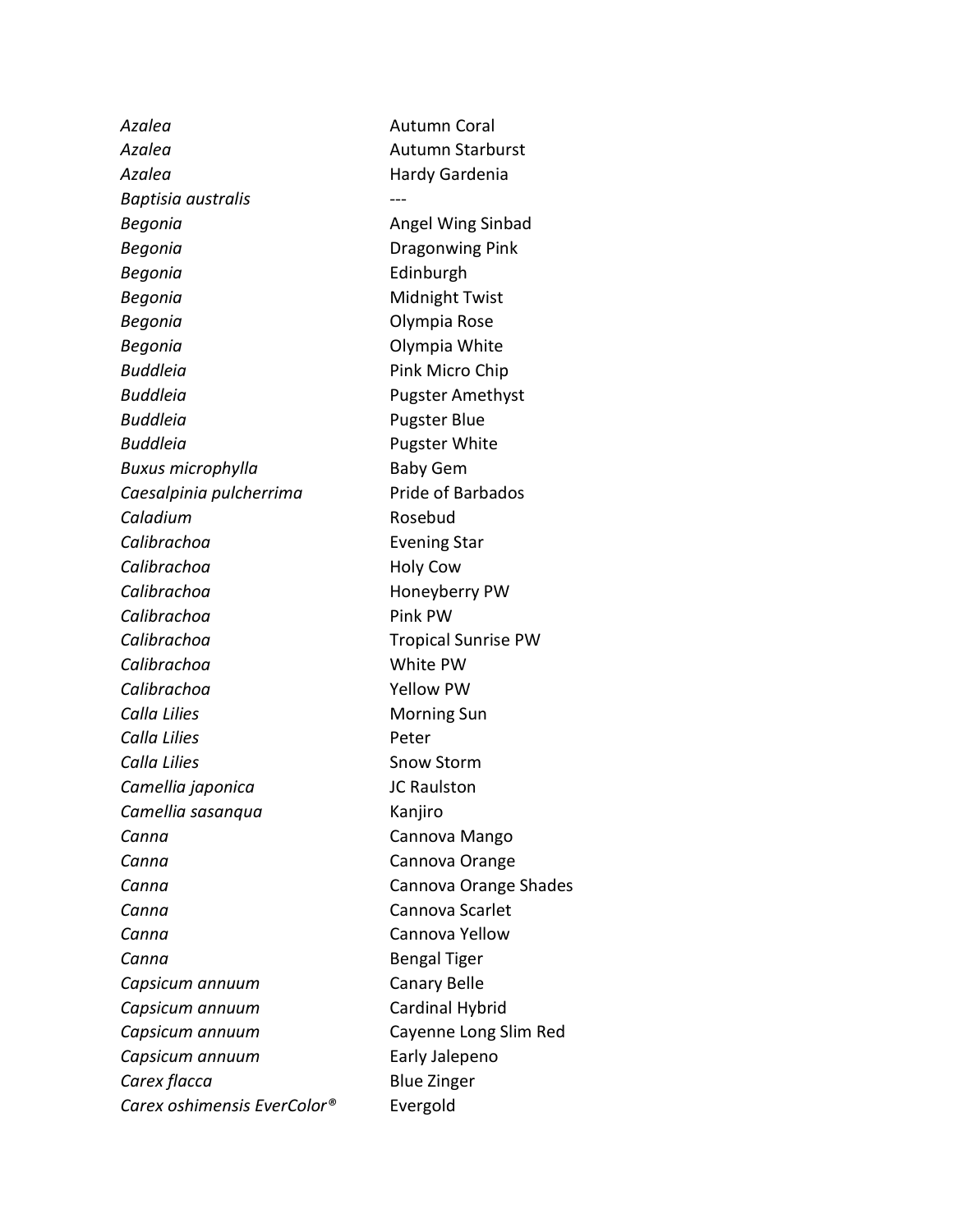*Carex testacea Prairie Fire™* --- *Carica papaya* --- *Celosia* Fresh Look Mix *Celosia* Pink *Cephalotaxus harringtonia* Golden Dragon **Cercis canadensis** Golden Falls *Chamaecyparis obtusa* Night Light *Chamaecyparis pisifera* Cream Ball pre-bonsai **Chamomille German Chenille** Firetail *Chionanthus retusus* Tokyo Tower **Clematis** Crystal Fountain *Clematis* Crystal Fountain #3 *Clematis* Ernest Markham #3 *Clematis armandii* Snowdrift #3 **Coleus** Trailing Strawberry Drop PW *Coleus* Alabama *Coleus* Inky Fingers *Coleus* Kiwi Fern *Coleus* Lime Time **Coleus Coleus Royal Pineapple Brandy PW Colocasia Colocasia Diamond Head** *Colocasia* Maui Gold *Colocasia* Mojito *Coreopsis* Li'l Bang™ Enchanted Eve PP#27857 *Corepsis* Jethro Tull *Corepsis* Nana **Cosmos Sensation Double Mix** *Cryptomeria japonica* Globosa Nana *Cryptomeria japonica* Tansu pre-bonsai *Ctenanthe amabilis* --- *Cucumis sativus* Poinsett 76 Cucumber **Cuphea Dalina Vermillionaire PW** *Dahlia* Dalina Midi Corsica PW *Dahlia* Dalina Midi Ibiza PW *Dahlia* Dalina Midi Malta PW *Dahlia* Dalina Midi Pinta PW **Delosperma WOW Hot Pink** *Delosperma* WOW Red **Delosperma WOW Violet** *Dianthus* Corona Mix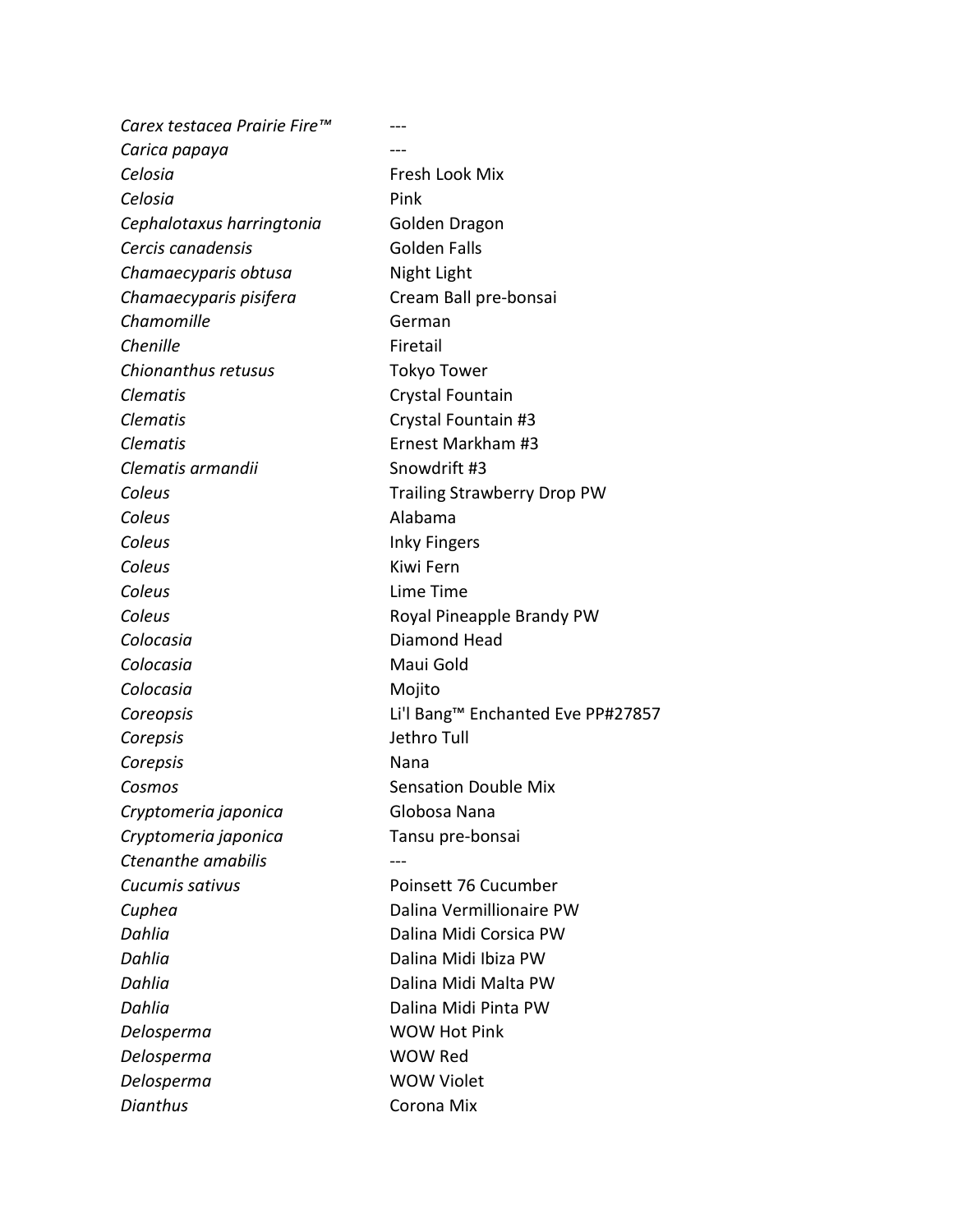*Dianthus* Jolt Pink Magic *Dicentra* King of Hearts *Dicentra* Luxuriant *Dicentra* Valentine *Diervilla* Kodiak Black *Diervilla* Kodiak Orange *Digiplexis* Illumination's Pride *Digitalis* Artic Fox **Diospyros kaki** Shibamichi Weeping *Diospyros rhombifolia* --- *Diospyros virginiana* --- *Disporopsis pernyi* --- **Distylium** Blue Cascade *Distylium* Cinnamon Girl *Dorotheanthus bellidiformis* Mezoo Trailing Red *Dryopteris erythrosora* --- **Echinacea Cheyenne Spirit** *Echinacea* Sombrero® Granada Gold PP#30115 *Echinacea* Sombrero® Lemon Yellow Improved PPAF **Echinacea Sombrero®** Salsa Red PP#23105 *Echinacea* Sombrero® Tres Amigos PP#30750 *Echinacea purpurea* Magnus *Edgeworthia chrysantha* --- *Eugenia uniflora* --- **Eupatorium Baby Joe #1** *Euphorbia* **Ascot Rainbow Euphorbia Diamond Frost PW** *Fatsia japonica* --- **Fatsia japonica** Spider's Web *Ficus rubiginosa* Variegata *Forsythia koreana* Flying Machine *Fothergilla* Legend of the Fall *Fothergilla* Legend of the Fall's Brother **Fragaria** Strawberry **Fusschia Angel Earrings Dainty Red** Gaillardia **Communist Communist Communist Communist Communist Communist Communist Communist Communist Communist Communist Communist Communist Communist Communist Communist Communist Communist Communist Communist Communist Gaillardia Red Starburst Gaillardia Spintop Copper Sun** *Gaillardia* Yellow touch Gardenia **Diamond Spire** *Gardenia* Sweet Tea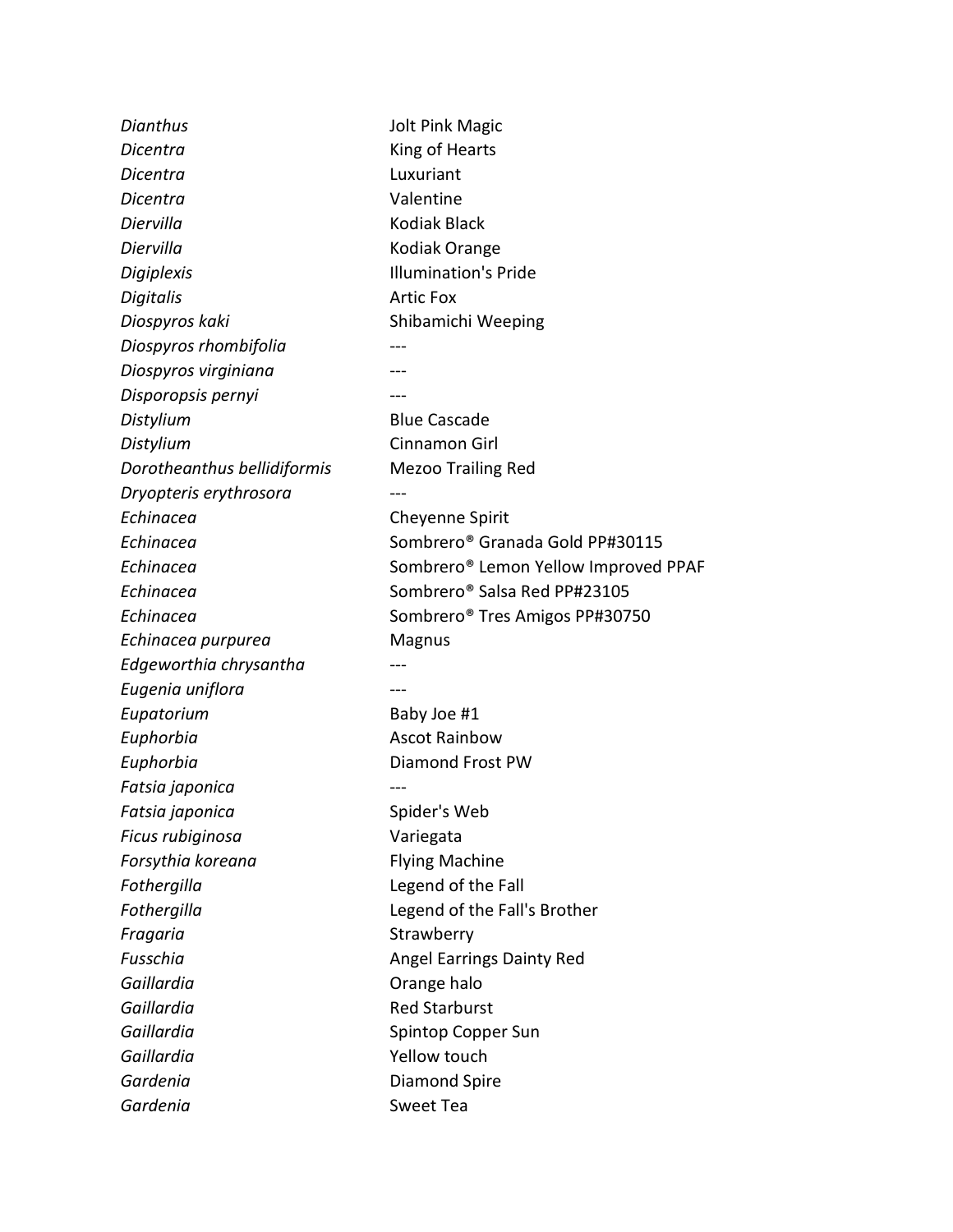*Gardenia* Variegata **Gaura Belleza White** *Gaura* Passionate Blush **Geranium Bullseye Cherry Geranium Calliope Dk. Red Large** *Geranium* Calliope Lavender **Geranium Calliope White** Geranium **Citronelle Geranium Construction Construction Construction Construction Construction Geranium Pink Splash** *Geranium* Red *Geranium* Vancouver Centennial *Geranium* White *Gomphrena* Lil Forest Plum PW *Gomphrena* Truffla Pink PW *Hatiora salicornioides* --- **Helleborus Dashing Groomsmen** *Helleborus x hybridus* Pine Knot Select **Hemerocallis Happy Returns** *Hemerocallis* Ruby Stella *Hemerocallis* Stella d'Oro **Heuchera Berry Smoothie Heuchera Forever Purple** *Heuchera* **Peppermint Spice** *Hibiscus syriacus* Blue Chiffon *Hibiscus syriacus* Magenta Chiffon *Hosta* **August Moon's Pink Hosta Blue Mouse Ears** *Hosta* **Earth Angel** *Hosta* Francee *Hosta* Komodo Dragon *Hosta* Patriot *Hosta* **Royal Wedding** *Hosta* Wheee! *Hoya carnosa* --- *Hydrangea arborescens* Mini Mauvette *Hydrangea arborescens* Wee White *Hydrangea macrophylla* Kimono *Hydrangea macrophylla* Nantucket Blue *Hydrangea macrophylla* Wedding Gown

*Hemerocallis* Double Pardon Me PP#22799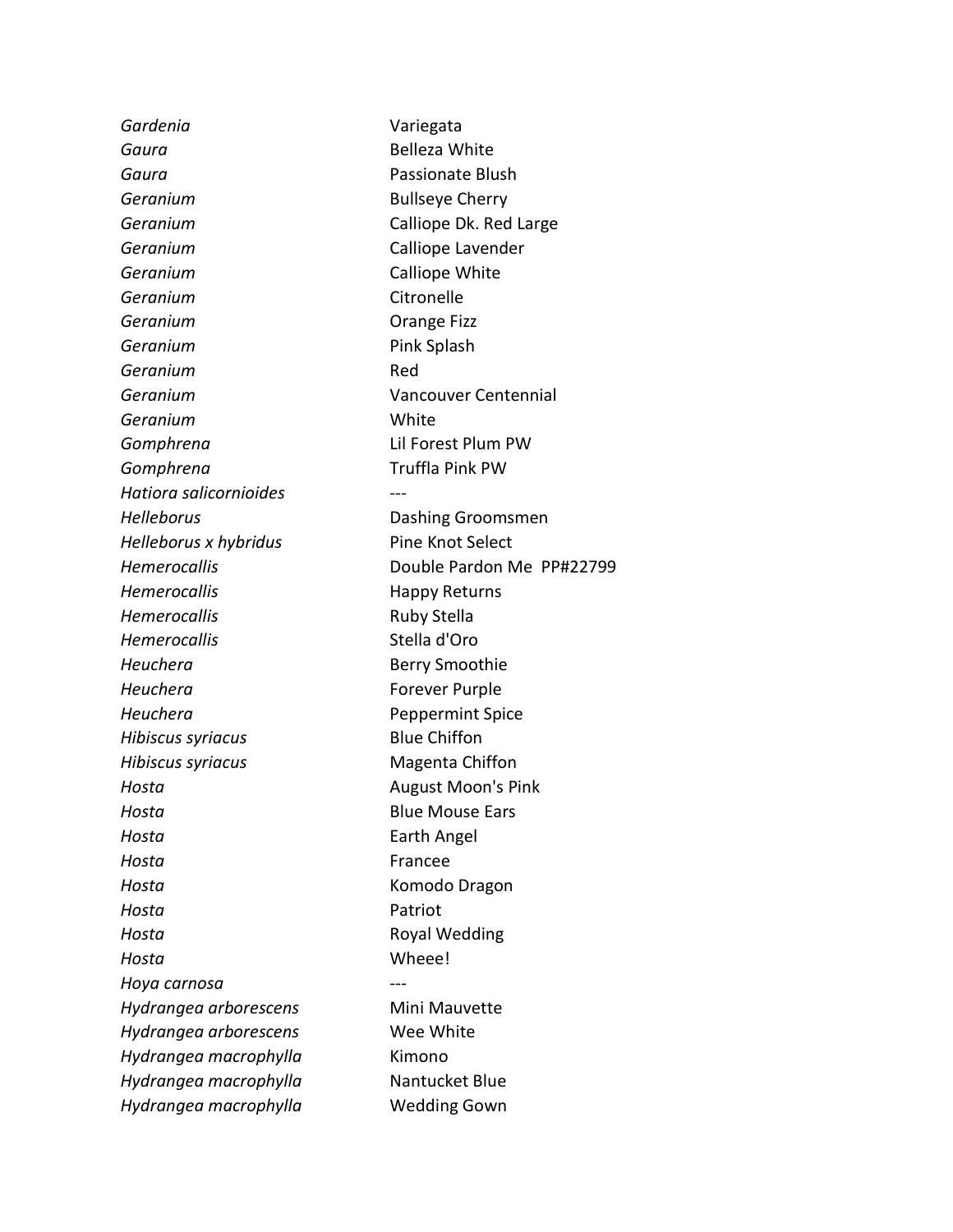*Hydrangea quercifolia* Munchkin *Hydrangea serrata* Tuff Stuff Red *Hypericum calycinum* **Brigadoon** *Ilex crenata* Drops of Gold *Ilex crenata* Sky Pencil *Ilex glabra* Gem Box *Ilex vomitoria* Bordeaux *Illicium* Woodland Ruby *Impatiens* Coral *Impatiens* Rose **Impatiens Violet Shades** *Impatiens* White *Ipomoea* **Green with Envy PW** *Ipomoea* Jet Black PW *Ipomoea* Tri-color *Iris* **Black Gamecock** *Iris* Ceasar *Iris* Dazzling *Iris ensata* Variegata *Iris sibirica* **Contrast in Styles** *Iris sibirica* and *Sunfisher Isolepis cernua* Fiber Optic Grass *Itea virginica* Little Henry *Jacobaea maritima* Dusty Miller Silver Ragwort *Juniperus chinensis* Blue Point *Kniphofia* Poca Orange *Kniphofia* Popsicle Redhot *Lagerstroemia* Bellini Grape *Lagerstroemia* Center Stage Red **Lamium Calculation Contract Contract Contract Contract Contract Contract Contract Contract Contract Contract Contract Contract Contract Contract Contract Contract Contract Contract Contract Contract Contract Contract Lamium White Nancy** *Lantana* Citron PW **Lantana Contract Contract Lantana Hot Blooded Red** *Lantana* Luscious Berry Blend *Lantana* Luscious Grape *Lantana* Luscious Marmalade *Lantana* Luscious Pinkberry Blend Lantana *Lantana* Pina Colada **Lantana Company Royal Cosmo PW Leucanthemum Becky** *Leucanthemum* Snowcap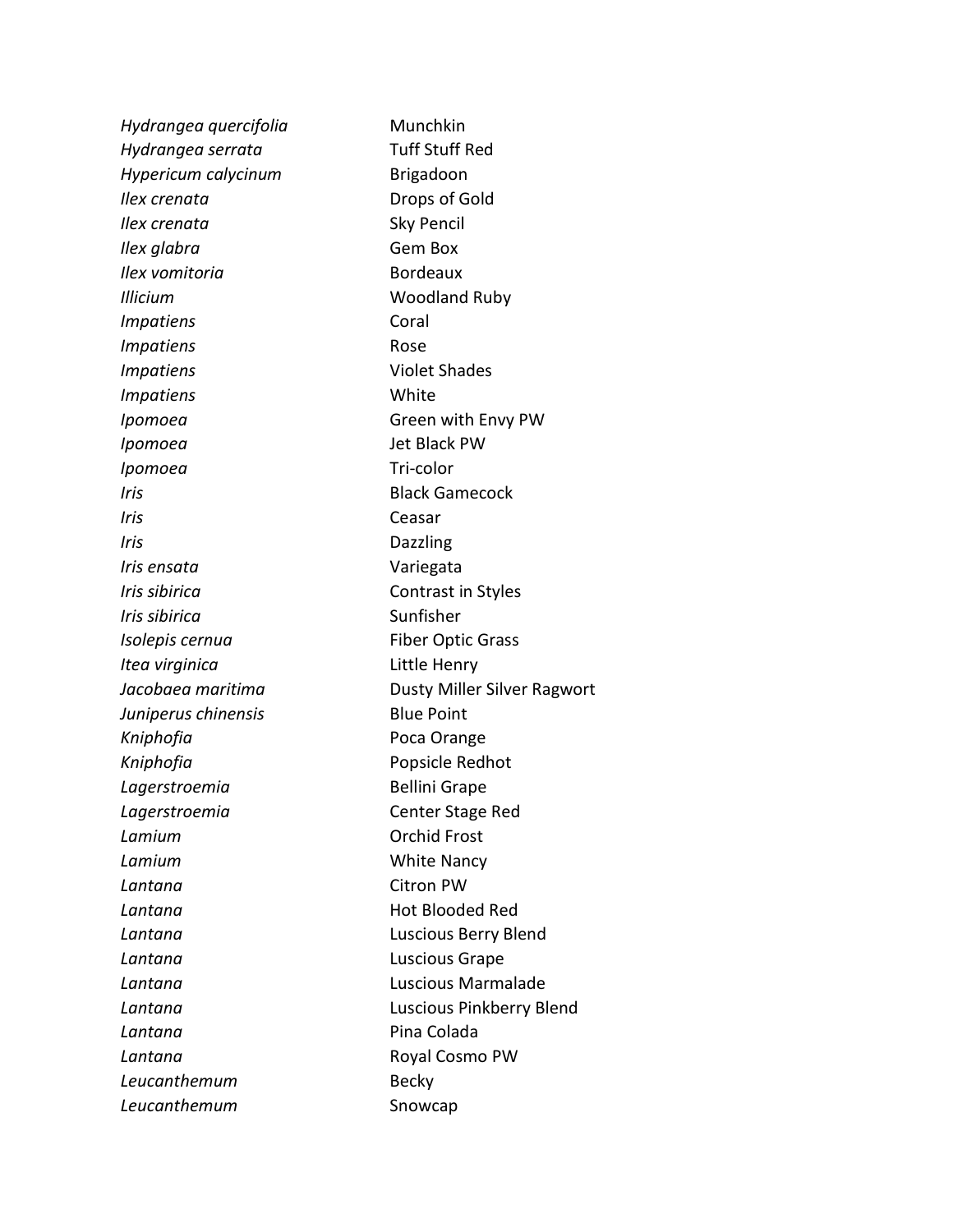Liatris **Spicata** *Lilium* **Bright Joy** *Lilium* Buzzer *Lilium* Century Joy **Lilium Sparkling Joy Liriope muscari Big Blue** *Liriope muscari* Okina *Liriope muscari* Peedee Ingot Gold *Liriope muscari* **Royal Purple #1** *Liriope muscari* Variegata *Lobelia* Sky Blue PW *Lobelia cardinalis* #1 *Lonicera periclymenum* Peaches and Cream PP#21839 *Loropetalum chinense* Emerald Snow **Loropetalum chinense** Purple Daydream *Magnolia* Serendipity *Magnolia* Stellar Ruby *Magnolia virginiana* Green Shadow *Mahonia* Marvel *Mahonia eurobracteata* Soft Caress *Marigold* **Bonanza Yellow** *Marigold* Janie Deep Orange **Marigold Safari Yellow Fire** *Melissa officinalis* Lemon Balm *Melothria scabra* Cucamelon / Mouse melon *Mentha spicata* Spearmint *Mentha x piperita* Peppermint *Mentha x villosa* Mojito Mint *Miscanthus sinensis* **Adagio** *Miscanthus sinensis* Gracillimus *Monarda* **Berry Taffy** *Monarda* **Bubblegum Blast** *Monarda* Cherry Pops **Monarda Grape Gumball** *Monarda* **Rockin Raspberry** *Monarda fistulosa* Claire Grace *Muhlenbergia capillaris* --- *Nepeta x faassennii* Walker's Low *Ocimum basilicum* Custom Basil Blend *Ocimum basilicum* Lime Basil *Ophiopogon japonicus* Nana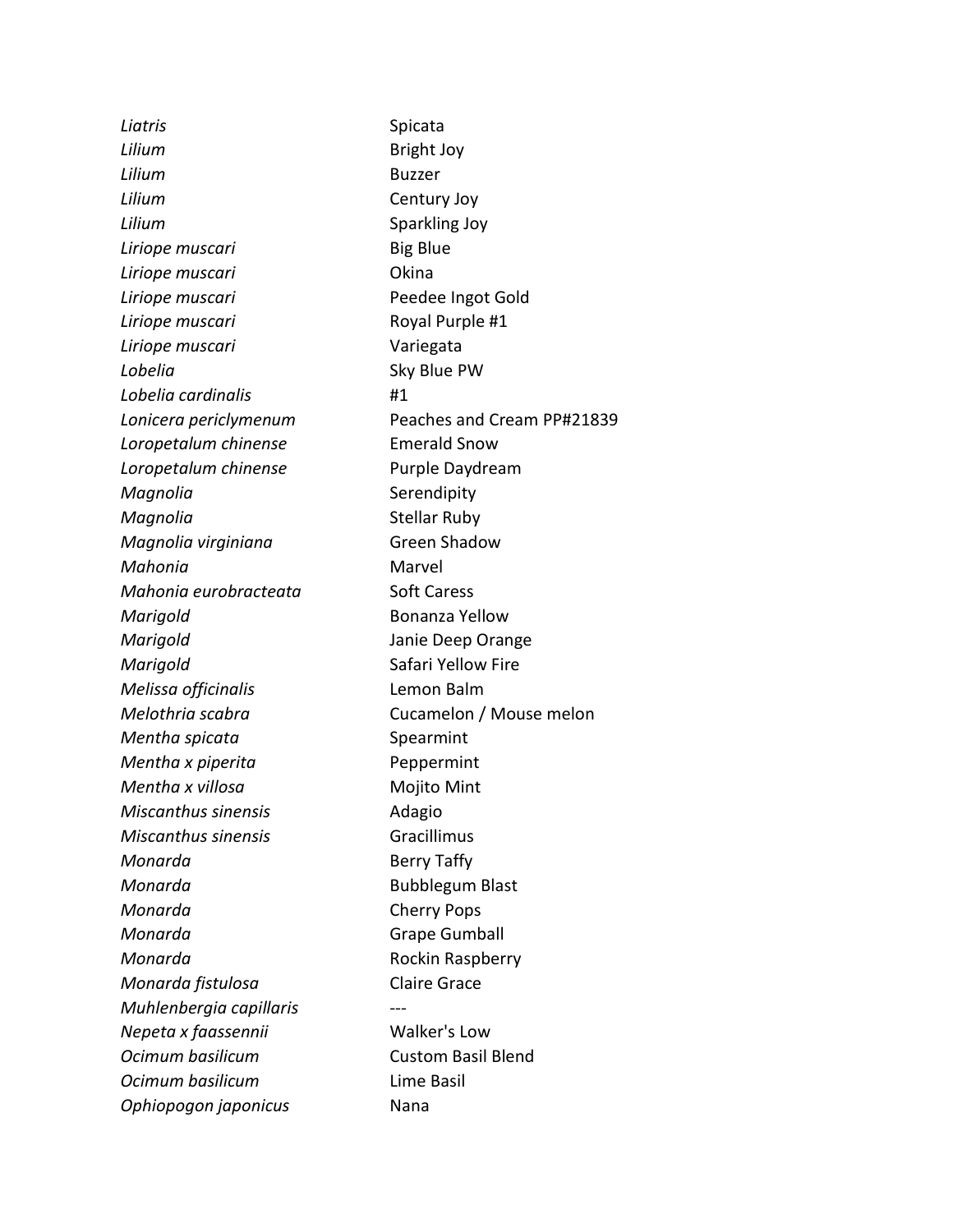| Ophiopogon planiscapus   | Nigrescens                              |
|--------------------------|-----------------------------------------|
| Origanum vulgare         | Italian Oregano                         |
| Osmanthus fragrans       |                                         |
| Osmanthus heterophyllus  | Party Lights                            |
| Osmanthus x fortunei     | Fruitlandii                             |
| Oxalis                   | Molten Lava PW                          |
| Oxalis triangularis      | Francis                                 |
| Paeonia                  | Duchesse de Nemours                     |
| Paeonia                  | Karl Rosenfield                         |
| Paeonia                  | <b>Pink Hawaiian Coral</b>              |
| Paeonia                  | Sarah Bernhardt                         |
| Panicum virgatum         | Shenandoah                              |
| Pennisetum alopecuroides | Hameln                                  |
| Pennisetum alopecuroides | Little Bunny                            |
| Penstemon                | Rock Candy® Blue PP#27786               |
| Penstemon                | Polaris Purple                          |
| Penstemon                | Polaris Red                             |
| Penstemon                | Rock Candy® Ruby PP#27870               |
| Pentas                   | Lipstick                                |
| Pentas                   | Pink                                    |
| Pentas                   | Violet                                  |
| Peony Itoh               | <b>Bartzella</b>                        |
| Peony Itoh               | Julia Rose                              |
| Peony Itoh               | <b>Scarlet Haven</b>                    |
| Peperomia glabella       |                                         |
| Peperomia metallica      |                                         |
| Peperomia scandens       | Variegata                               |
| Petnuia                  | Waves White                             |
| Petnuia                  | <b>Waves Yellow</b>                     |
| Petroselinum crispum     | Italian Parsley                         |
|                          | bright pink with deep magenta veiny     |
| Petunia                  | coloration                              |
|                          | dark purple with white halo on edges of |
| Petunia                  | petals                                  |
| Petunia                  | magenta with white halo on edge         |
| Petunia                  | <b>Waves Pink</b>                       |
| Petunia                  | <b>Waves Purple</b>                     |
| Petunia                  | <b>Bordeux PW</b>                       |
| Petunia                  | <b>Bubblegum PW</b>                     |
| Petunia                  | Priscila Double PW                      |
| Petunia                  | Royal Velvet PW                         |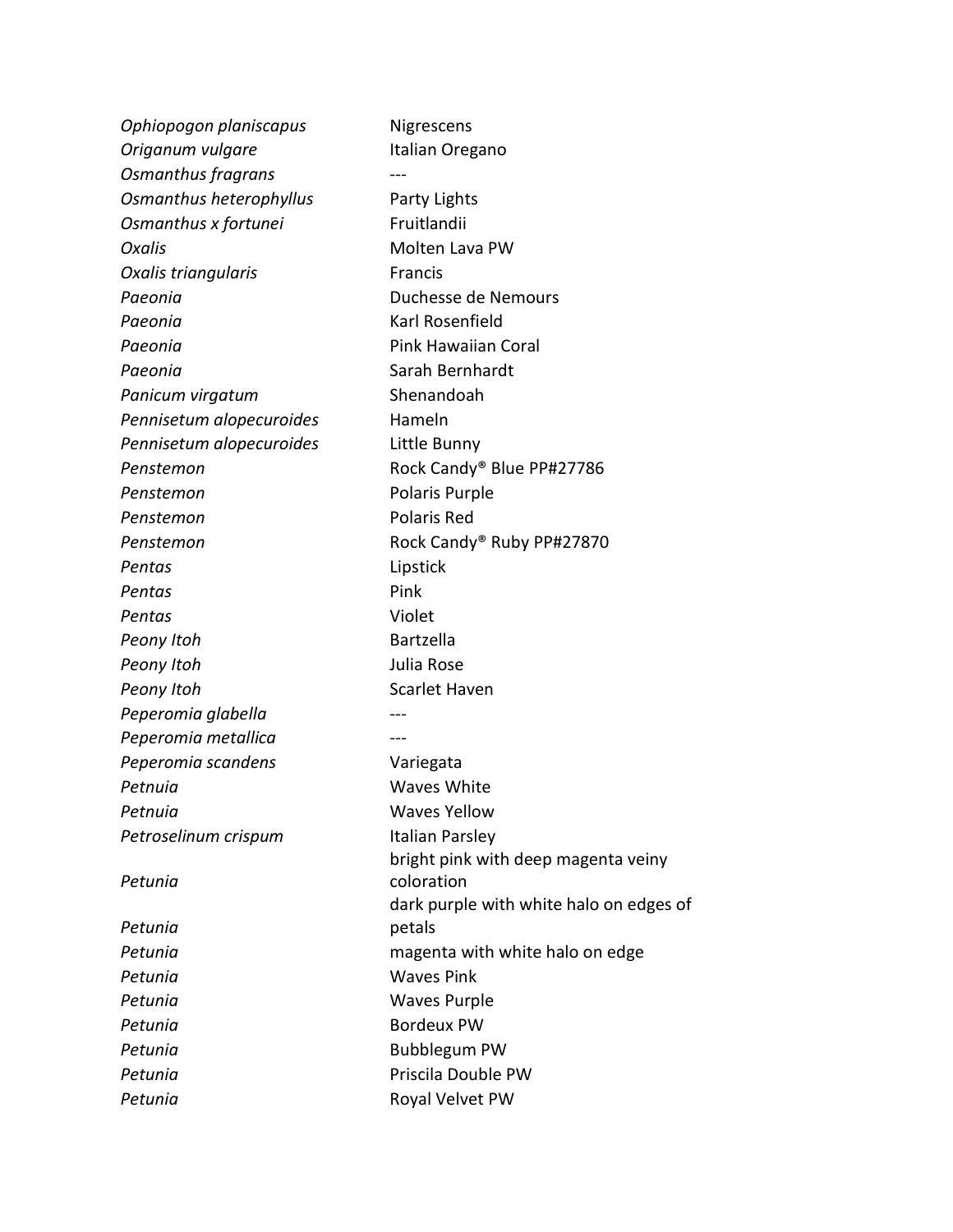**Petunia Contract Contract Contract Contract Contract Contract Contract Contract Contract Contract Contract Contract Contract Contract Contract Contract Contract Contract Contract Contract Contract Contract Contract Cont** *Philadelphus coronarius* Illuminati Arch *Philadelphus coronarius* Illuminati Arch® PP#32351 *Philodendron* Birkin *Philodendron mexicana* --- *Phlox carolina* Kim **Phlox subulata Drummond** *Phlox subulata* Emerald Blue **Physocarpus opulifolius** Summer Wine Black *Pieris japonica* Temple Bells *Pilea cadierei* --- *Pilea depressa* Tiny Tears **Pilea glauca Red Stem Tears**  $P$ *ilea peperomioides Pilea spruceana* --- Pittosporum tobira **Mojo** Podocarpus macrophyllus Roman Candle *Polygonatum odoratum* Variegata Portulaca **Purslane Double Mojito Portulaca Purslane Double Watermelon Punch Portulaca Purslane Double Yellow** Portulaca **Purslane Magenta** Portulaca **Purslane Pink lady Portulaca Purslane Rum Punch Portulaca Happy Hour Mix Punica granatum** Peppy le Pom **Rhaphiolepsis indica** Snow White *Rhododendron* Black Hat *Rhus aromatica* Gro-Low *Rosa* At Last *Rosa* Purple Prince **Rubus Baby Cakes Rubus** Raspberry Shortcake *Rudbeckia* Prarie Sun *Rudbeckia fulgida v. sullivantii* Goldsturm **Salvia Contract Salude Black and Blue** *Salvia* Love and Wishes **Salvia officinalis Grower's Friend** *Salvia rosmarinus* Tuscan blue rosemary **Salvia x superba May Night** *Sansevieria cylindrica* ---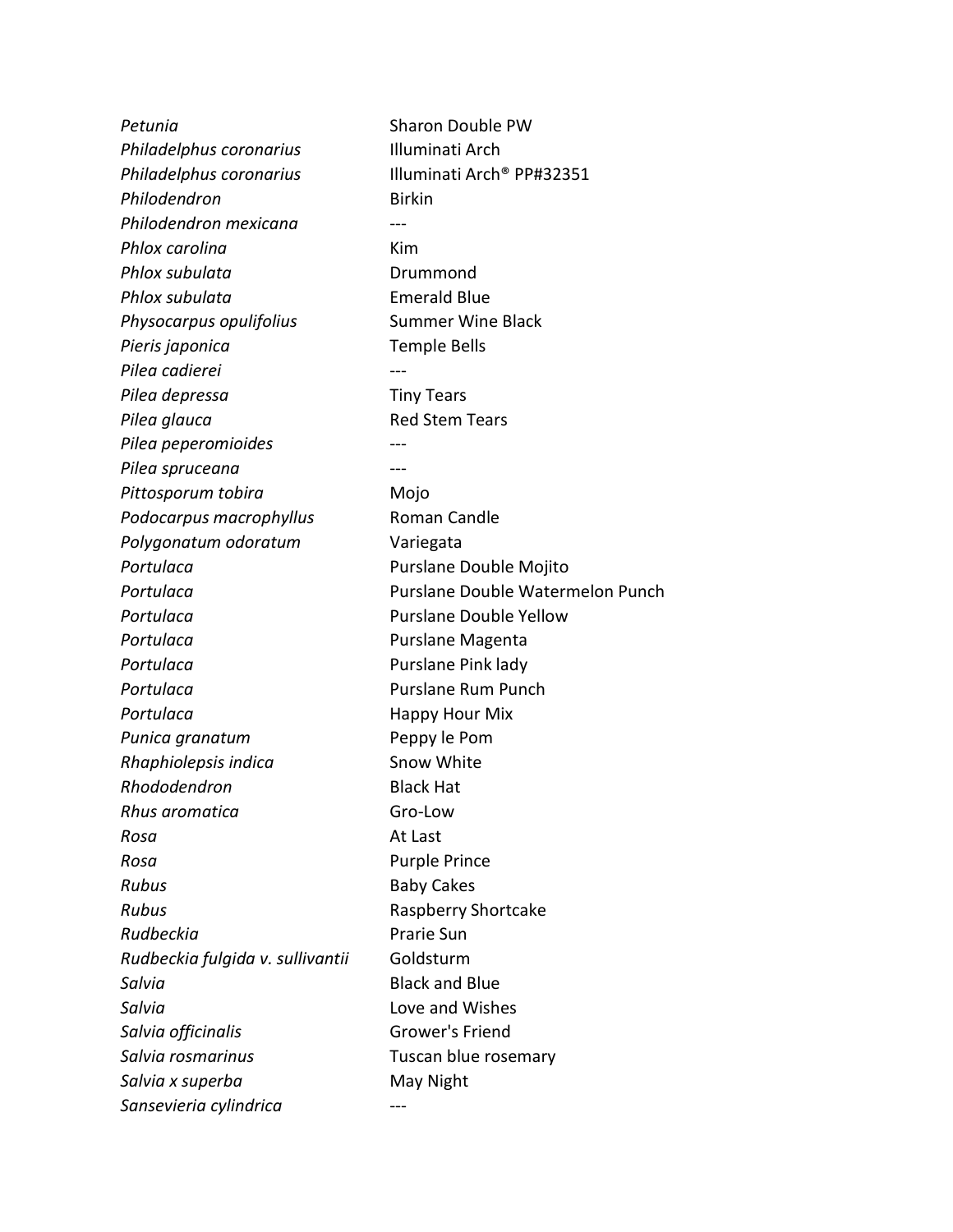*Sarcococca confusa* --- **Scabiosa Butterfly Blue Sedum Back in Black** *Sedum* Lemon Coral PW *Selaginella braunii Arborvitae Fern* --- *Serissa japonica* pre-bonsai *Solanum lycopersicum* Beefsteak Tomato *Solanum lycopersicum* Cherokee Purple Tomato *Solanum lycopersicum* Heirloom Jersey Devil Tomato *Solanum lycopersicum* Moneymaker Tomato *Spathiphyllum* Domino *Spirea japonica* Candy Corn *Spirea japonica* Doozy *Stokesia* Peachie's Pick *Styrax japonicus* --- *Symphoricarpos orbiculatus* --- *Syngonium* Ironsides **Thuja** Fire Chief **Thymus vulgaris** English Thyme *Tillandsia lindenii* --- **Torenia Catalina Midnight Blue PW Torenia Catalina White Linen PW Torenia CONSERVIATION CONSERVIATION Summer Wave Amethyst PW Torenia Summer Wave PW Tradescantia Sweet Kate** *Tradescantia alboflora* Albo-vittata *Tradescantia cerinthoides* Greenlee *Tradescantia sillamontana* --- *Tradescantia zebrina* --- *Upright Vinca* Tattoo Black Cherry *Upright Vinca* Tattoo Blueberry Vaccinium **Peach Sorbet** *Verbena* Superbena Peachy Keen PW *Verbena* Superbena Raspberry PW *Verbena* Superbena Red PW Verbena<br>
Superbena Stormburst PW *Verbena* Superbena Whiteout PW *Verbena* Homestead Pink Verbena **1988** Homestead Purple *Verbena bonariensis* Cake Pop Pink PW